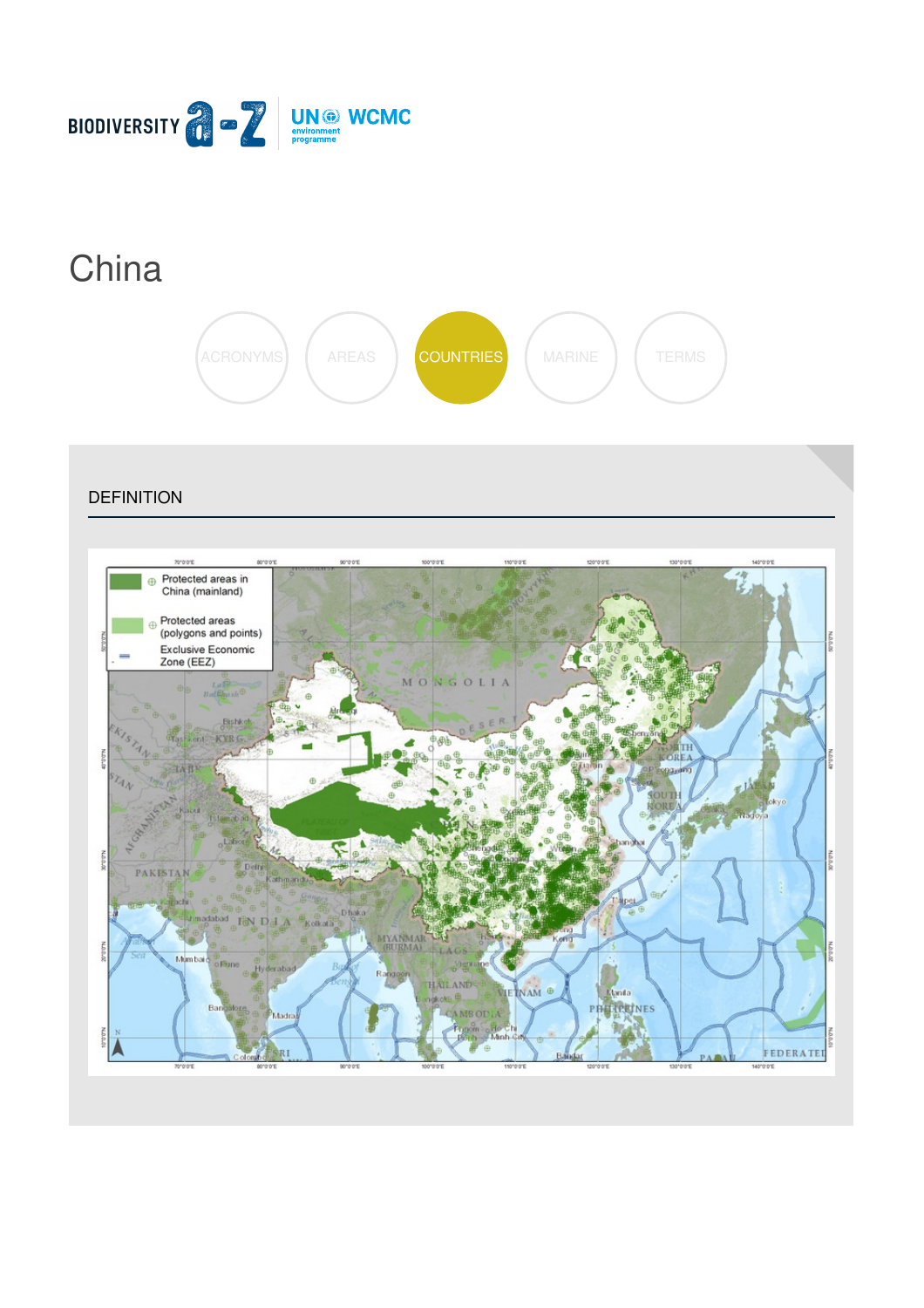## [PROTECTED](javascript:void(0)) AREAS

| Protected areas designated under international conventions and agreements |   |  |
|---------------------------------------------------------------------------|---|--|
| <b>World Heritage sites</b>                                               | ✔ |  |
| Natural                                                                   | ✔ |  |
| Cultural                                                                  | ✔ |  |
| Mixed                                                                     | ✔ |  |
| Ramsar sites (Wetlands of International Importance)                       |   |  |
| <b>Man and the Biosphere Reserves</b>                                     | ✔ |  |
| National-level protected areas                                            |   |  |
| <b>IUCN Protected Area Management Categories</b>                          | ✔ |  |
| <u>la</u>                                                                 |   |  |
| $\underline{\mathsf{lb}}$                                                 |   |  |
| Щ                                                                         |   |  |
| Ш                                                                         |   |  |
| <u>IV</u>                                                                 | ✔ |  |
| $\underline{\mathsf{V}}$                                                  |   |  |
| $\underline{V}$                                                           |   |  |
| Not Assigned or Not Reported                                              |   |  |

#### BIODIVERSITY [DESIGNATIONS](javascript:void(0))

Biodiversity designations represent the sites or regions that have been identified as important for biodiversity conservation due to their biological uniqueness or the high threat that they face. A plethora of different approaches have been promoted by conservation organisations and researchers in order to guide decisions about where to invest in biodiversity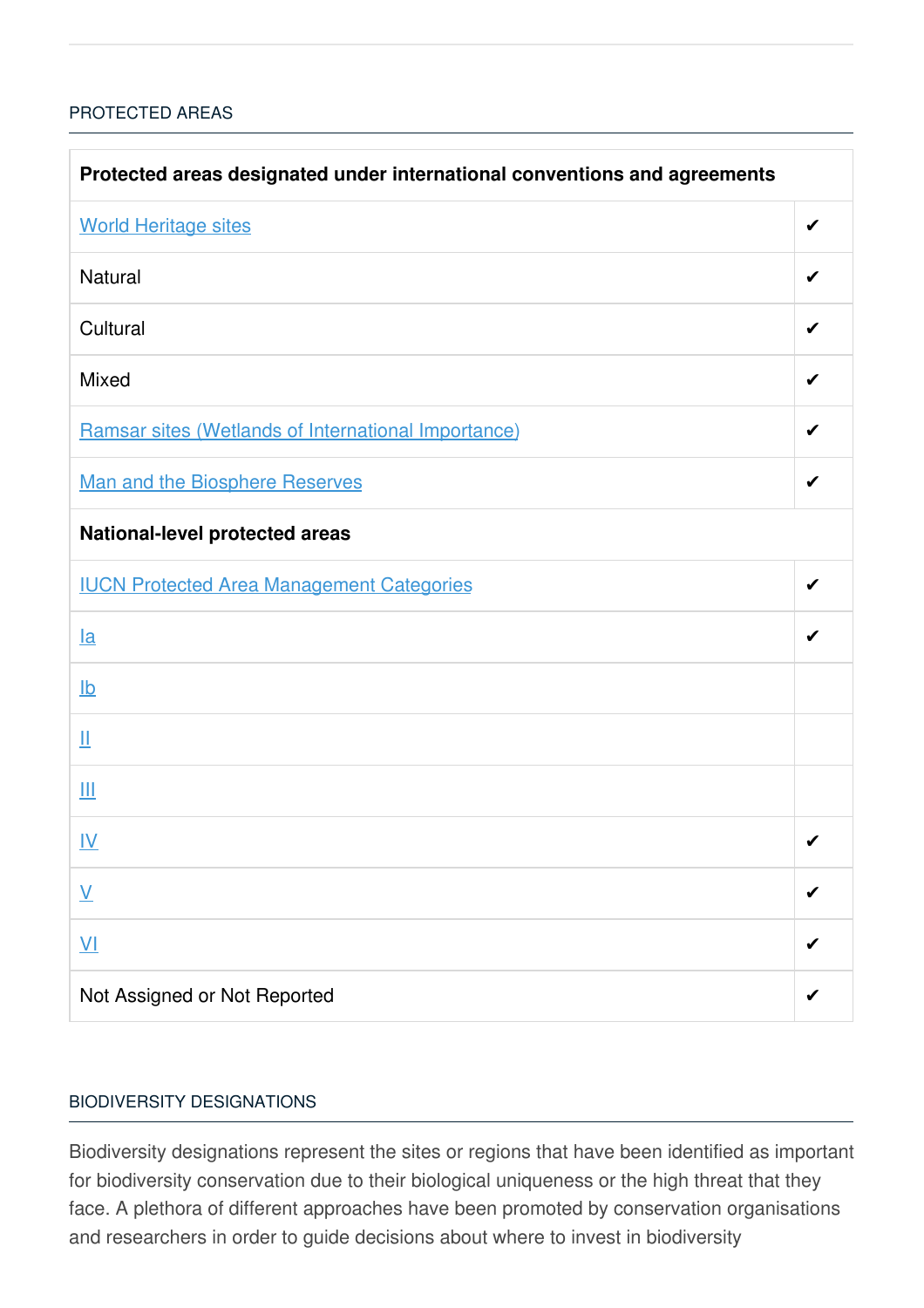conservation. These approaches use globally consistent criteria and available data in order to identify and classify sites. The designations themselves do not confer protected area status, but many of the sites identified may partly or fully overlap with a protected area designation on-ground.

| <b>Key Biodiversity Areas</b>             | ✔ |
|-------------------------------------------|---|
| <b>Alliance for Zero Extinction Sites</b> | ✔ |
| <b>Crisis Ecoregions</b>                  | ✔ |
| <b>Centres of Plant Diversity</b>         | ✔ |
| <b>Endemic Bird Areas</b>                 | ✔ |
| <b>Global 200 Ecoregions</b>              | ✔ |
| <b>High Biodiversity Wilderness Areas</b> |   |
| <b>Intact Forest Landscapes</b>           | ✔ |
| <b>Last of the Wild</b>                   | ✔ |

# [CONVENTIONS](javascript:void(0)) AND TREATIES

Important conventions and multi-lateral agreements that relate to biodiversity and the environment.

| <b>Convention on Biological Diversity (CBD)</b>                                                   | <b>Ratification</b>  |
|---------------------------------------------------------------------------------------------------|----------------------|
| <b>Convention on International Trade in Endangered Species of Wild Fauna</b><br>and Flora (CITES) | Accession            |
| <b>Convention on the Conservation of Migratory Species of Wild Animals</b><br>(CMS)               |                      |
| <b>International Convention for the Regulation of Whaling (ICRW)</b>                              | Adherence            |
| <b>International Plant Protection Convention (IPPC)</b>                                           | Contracting<br>party |
| <b>International Convention for the Prevention of Pollution from Ships</b>                        | H: III; IV; V;       |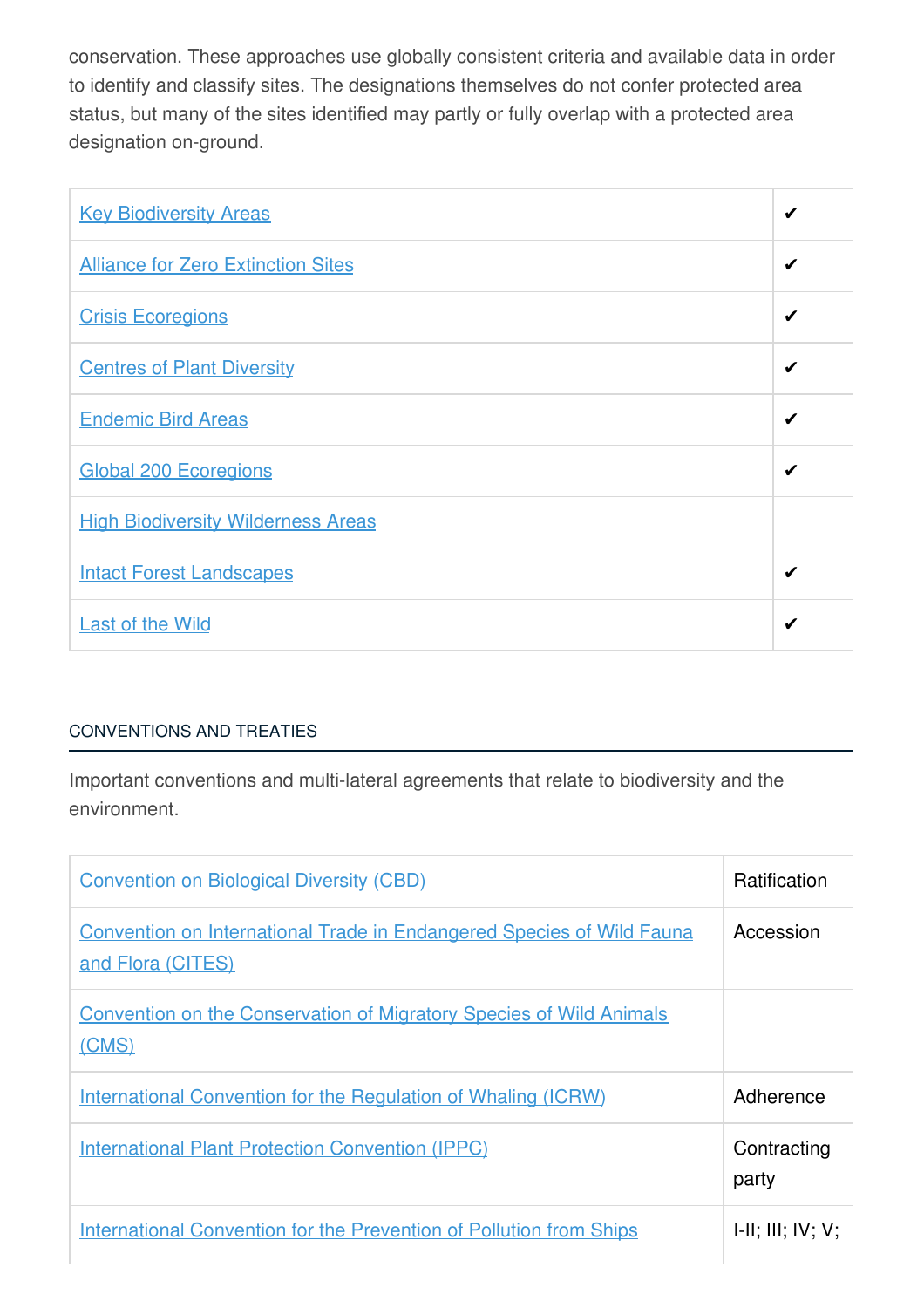| (MARPOL Convention)                                                                               | VI                  |
|---------------------------------------------------------------------------------------------------|---------------------|
| <b>International Treaty on Plant Genetic Resources for Food and Agriculture</b><br>(Plant Treaty) |                     |
| <b>Convention on Wetlands of International Importance (Ramsar Convention)</b>                     | Entry into<br>force |
| United Nations Convention on the Law of the Sea (UNCLOS)                                          | <b>Ratification</b> |
| Chapter XXI 3. Convention on Fishing and Conservation of the Living<br>Resources of the High Seas |                     |
| <b>World Heritage Convention</b>                                                                  | Ratification        |
| <b>Antarctic Treaty</b>                                                                           | Accession           |

#### OTHER [MEMBERSHIP](javascript:void(0))

| <b>Arctic Council</b>               |        |
|-------------------------------------|--------|
| International Maritime Organisation | Member |
| <b>IPBES</b>                        | Member |
| <b>IPCC</b>                         | Member |
| <b>OECD</b>                         |        |

## [REFERENCES](javascript:void(0)) & WEBSITE

Links